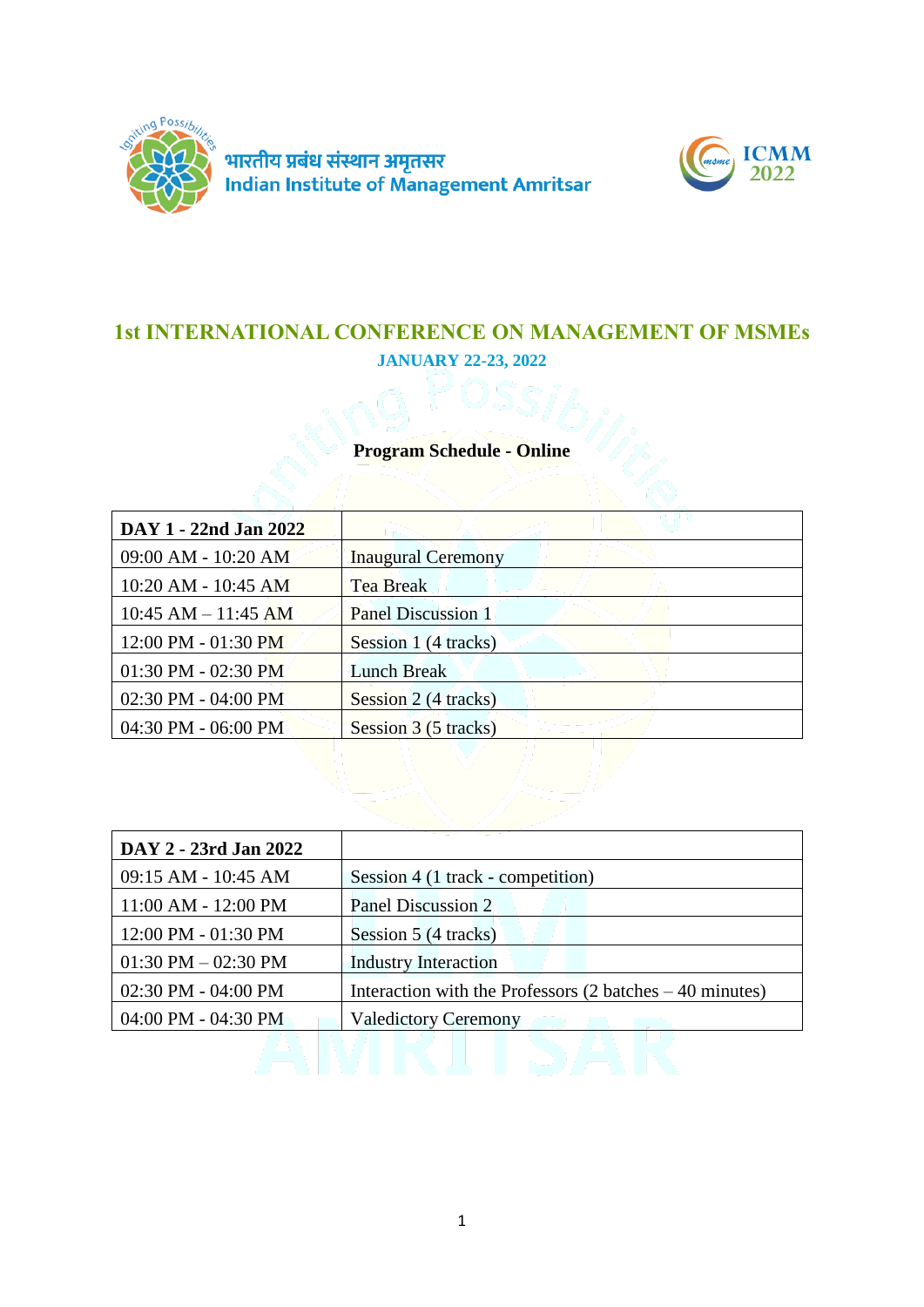## Day  $1 - 22<sup>nd</sup>$  January 2022

#### **Inaugural Session**

| 09:00 AM - 09:05 AM     | Program Inauguration                                                                                                              |
|-------------------------|-----------------------------------------------------------------------------------------------------------------------------------|
| 09:05 AM - 09:10 AM     | Lighting the lamp                                                                                                                 |
| $09:10$ AM - $09:13$ AM | Welcome speech by Prof Mahima Gupta, Member of BOG,<br>Indian Institute of Management Amritsar                                    |
| 09:13 AM - 09:15 AM     | Address by Prof Aswathy Asokan Ajitha, Chairperson – ICMM<br>2022, Indian Institute of Management Amritsar                        |
| $09:15$ AM - $09:45$ AM | Keynote Address by Mr. Aniruddha Bagchi (Managing Partner<br>& Principal Consultant at KM Finpro Consultancy/UNIDO<br>Consultant) |
| $09:45$ AM $- 10:15$ AM | Address by Chief Guest, Shri. Ateesh Kumar Singh (Joint<br>Secretary, Ministry of MSME)                                           |
| $10:15$ AM $- 10:20$ AM | <b>Vote of Thanks</b>                                                                                                             |
| $10:20$ AM $- 10:45$ AM | <b>Tea Break</b>                                                                                                                  |
|                         |                                                                                                                                   |

#### **10:45 AM – 11:45 AM: Panel Discussion 1**

*Title:* Challenges in Conducting and Publishing Research on MSMEs – An ICT4D Perspective

*The Panel Members are:*

- 1. Prof Suresh Bhagavatula, Indian Institute of Management Bangalore
- 2. Prof Nimmi Rangaswamy, International Institute of Information Technology Hyderabad
- 3. Prof Abhipsa Pal, Indian Institute of Management Kozhikode
- 4. Prof Chetan V Chitre, Indian Institute of Management Amritsar

*Session Moderator*: Prof Sunil Reddy Kunduru, Indian Institute of Management Amritsar

#### **Session 1: 12:00 PM – 01:30 PM (4 Tracks)**

#### **Track 1 – Financial Markets and Corporate Finance**

1. *ICMM-2022\_paper\_11: A Study on Analysis of Dividend Policy and Dividend Pattern of Top 5 Public Sector Undertakings (PSUs) in Power Sector* Vinita Ahire Kale, MIT World Peace University, Pune Girish Mude, MIT World Peace University, Pune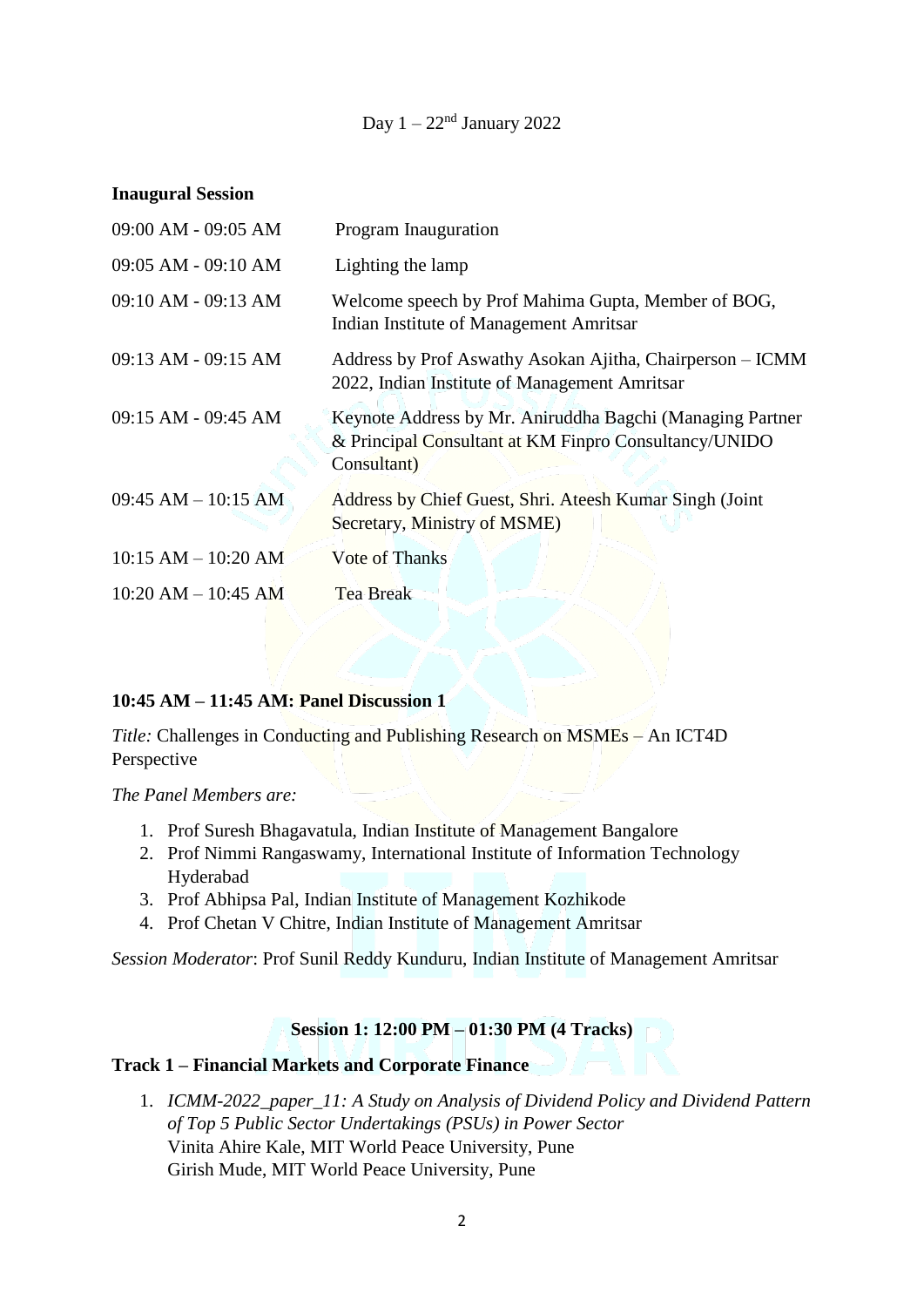Bhushan Mehare, MIT World Peace University, Pune Ujwala Bairagi, MIT World Peace University Pune

- 2. *ICMM-2022\_paper\_20: Financing of the acquisitions by dividend paying acquiring companies: A study on Indian companies* Harshika Jain, International Management Institute Reena Nayyar, International Management Institute
- 3. *ICMM-2022\_paper\_49: Validating the Working Capital Management Efficiency Model through Predictive Analysis: A DEA-Neural Network Approach* Himanshu Seth, Jindal Global Business School, O P Jindal Global University, Sonipat, Haryana Saurabh Chadha, Birla Institute of Technology and Science, Pilani
- 4. *ICMM-2022\_paper\_69: Do institutional investors drive mergers and acquisitions? Evidence from India* Priya Mandleshwar, Indian Institute of Management Indore
- 5. *ICMM-2022\_paper\_72: Measuring minimum variance hedging effectiveness* Udayan Sharma, Indian Institute of Management Amritsar Madhusudan Karmakar, Indian Institute of Management Lucknow
- *6. ICMM-2022\_paper\_91: Accounting for Asymptotic Dependence in downside risk of the hedged portfolio* Udayan Sharma, Indian Institute of Management Amritsar

#### **Track 2 – Retail Services & Services Marketing**

- 1. *ICMM-2022\_paper\_21: A Research Note: Effects of Showrooming on Retail and MSME Sector and uncovering the techniques to cope it* Pavleen Soni, University Business School, Guru Nanak Dev University, Amritsar Paramjit Singh, University Business School, Guru Nanak Dev University, Amritsar
- 2. *ICMM-2022\_paper\_25: Impact of culture on Internal Marketing and Employee Satisfaction relationship* Jeganathan Gomathi Sankar, Saveetha School of Management S Priya Dharshini, Saveetha School of Management
- 3. *ICMM-2022\_paper\_33: Service Quality and Tourist Satisfaction in Hospitality Sector- Evidences from Arunachal Pradesh* Mudang Tagiya, Rajiv Gandhi University, Arunachal Pradesh Odang Mara, Rajiv Gandhi University, Arunachal Pradesh
- 4. *ICMM-2022\_paper-70: Leveraging E-Commerce to Accelerate the Growth of MSMEs in India – A Conceptual Study* Tanveen Kaur, School of Business Studies, Punjab Agricultural University, Ludhiana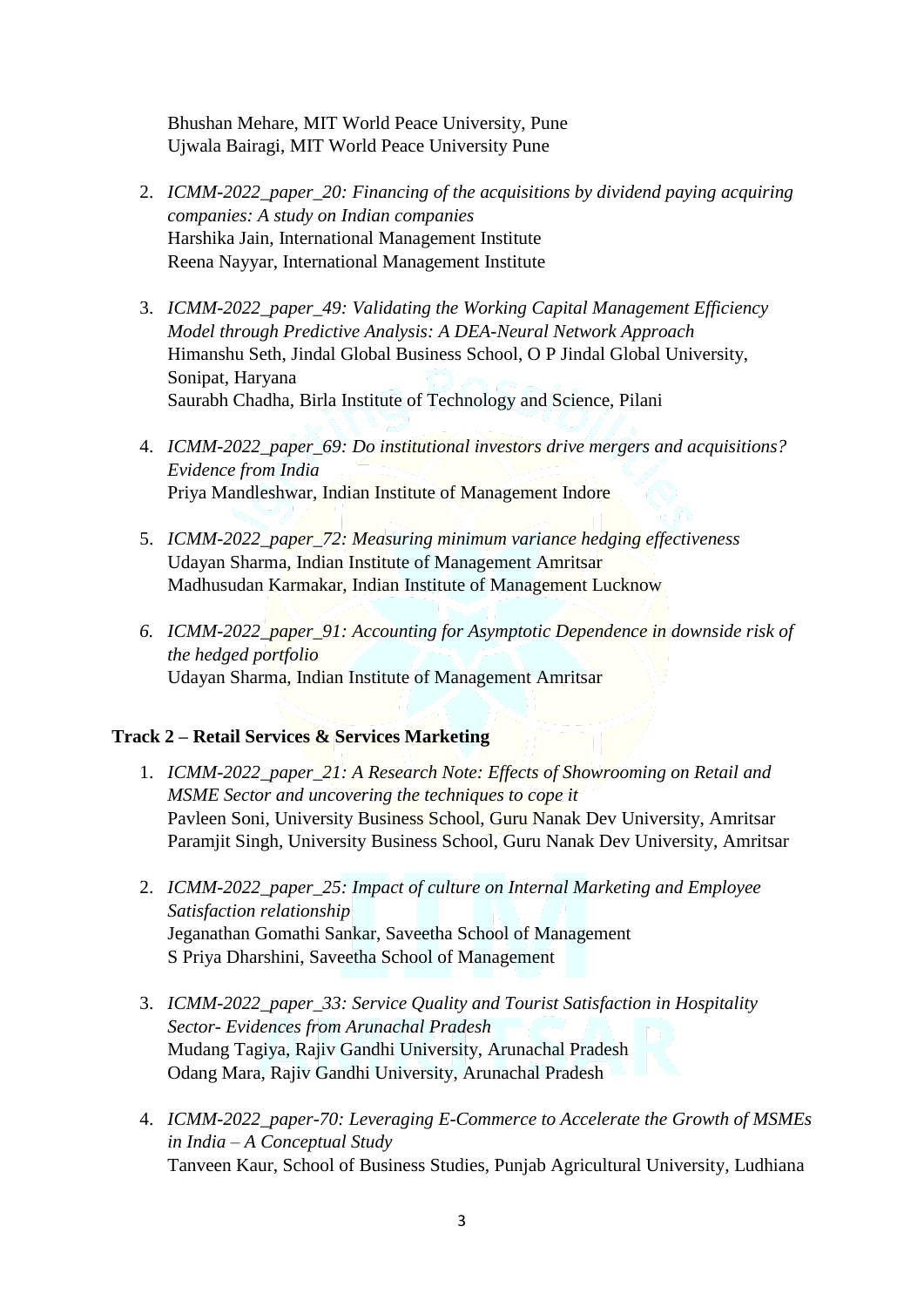Lalit Mohan Kathuria, School of Business Studies, Punjab Agricultural University, Ludhiana

- 5. *ICMM-2022\_paper-75: Too Many Cooks Spoil the Broth? Number of Promotional Gifts and Impact on Consumer Choice* Rashmi Kumari, Indian Institute of Management Amritsar Aruna Divya Tatavarthy, NHH Norwegian School of Economics Aravind Sahay, Indian Institute of Management Ahmedabad
- 6. *ICMM-2022\_paper\_83: Countering one of the market disruptions caused by wholesalers in pharmaceutical retail business* Aditya Prabhakar, Indian Institute of Management Indore Vishakha Jaiswal, Indian Institute of Management Indore Ankita Prabhakar, Indian Institute of Management Ranchi

#### **Track 3 – Human Resource Practices & Processes**

- 1. *ICMM-2022\_paper\_60: Drivers leading to the Performance of Intellectuals in Education Sector* Sarika Keswani, Symbiosis International University, Nagpur Vippa Dhingra, SVKM's NMIMS, Indore
- 2. *ICMM-2022\_paper\_3: Review of studies on the Application of gamification in Different Human Resource Management Functions* Andrew Thoppil, St Josephs Institute of Hotel Management and Catering Technology, Kerala Sheri Kurian, St Josephs Institute of Hotel Management and Catering Technology, Kerala
- 3. *ICMM-2022\_paper\_17: E-Training programs effectiveness in building Workforce Agility and Resilience – A case study on Public Hydroelectric Powe Plants located in Himachal Pradesh*

A Dushyanth Kumar, Mittal School of Business, Lovely Professional University Sunil Kumar, Mittal School of Business, Lovely Professional University

- 4. *ICMM-2022\_paper\_42: An Investigation of the Factors influencing performance of Micro, Small and Medium Enterprises (MSMEs)* Shubham Kumar, Institute of Management Studies, Banaras Hindu University, Varanasi Abhijeet Singh, Institute of Management Studies, Banaras Hindu University, Varanasi Ashish Kumar Gautam, Institute of Management Studies, Banaras Hindu University, Varanasi
- 5. *ICMM-2022\_paper\_66: Impact of Factors determining the Organization Citizenship Behavior on Individual Performance of Females with Reference to Large and Medium Scale Manufacturing firms*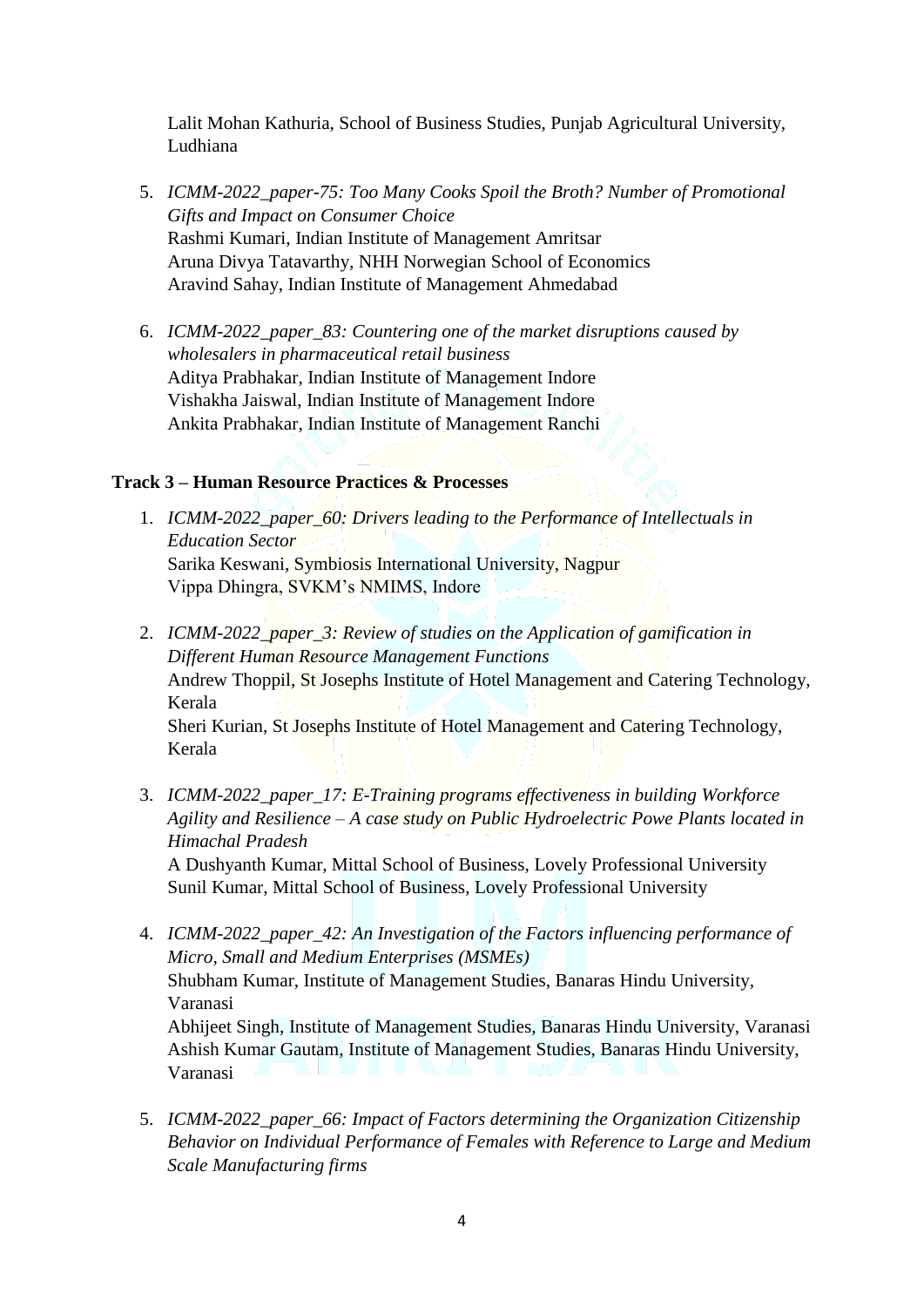Aman Preet, Indus International University Raj Kumar Gupta, Indus International University

6. *ICMM-2022\_paper\_84: An Empirical Study on Strategies for Employee Retention and Reducing Attrition – With special reference to MSMEs in Coimbatore* G Delina, Kalasalingam Academy of Research and Education S Benny John, Waycool Foods and Products Private Limited

#### **Track 4 – Operations Management**

- 1. *ICMM-2022\_paper\_48: Optimization of Public Transport Management System* Suresh P K, Lead Auditor – Integrated Management Systems
- 2. *ICMM-2022\_paper\_88: A Comparative Study of Indian States based on their Efforts in Minimizing the Post-Harvest Losses* Arun Pratap Singh, Indian Institute of Management Amritsar Ramanujam Tiwari, Indian Institute of Management Amritsar Prashanth V Anand, Indian Institute of Management Amritsar
- 3. *ICMM-2022\_paper\_93: Modelling Sustainability and Resilience in Post Pandemic Supplier Evaluation and Order Allocation Framework* Sourabh Goyal, Indian Institute of Management Amritsar Harpreet Kaur, Indian Institute of Management Amritsar
- 4. *ICMM-2022\_paper\_98: Modelling and Analysis of Enablers for Resilient O&G Industry* Rahul Sindhwani, Indian Institute of Management Amritsar Shuvabrata Chakraborty, Indian Institute of Management Amritsar
- 5. *ICMM-2022\_paper\_103: Structural Supply Chain Complexity Index and Construct Validity: An Empirical from India* Pushpesh Pant, Indian Institute of Technology Kharagpur Shantanu Dutta, University of Ottawa S P Sarmah, Indian Institute of Technology Kharagpur

#### **Session 2: 02:30 PM – 04:00 PM (4 Tracks)**

#### **Track 1 – Behavioural Finance**

- 1. *ICMM-2022\_paper\_4: Impact of Intellectual Capital on Financial Performance: Panel Data Analysis of Indian Firms* Suman, Deenbandhu Chhotu Ram Universit of Science and Technology, Sonipat Satpal, Deenbandhu Chhotu Ram Universit of Science and Technology, Sonipat
- 2. *ICMM-2022\_paper\_59: Financial knowledge, Financial Literacy and Financial Behavior – Studying the Mediation Role using JAMOVI* Mamta Sharma, University of Jammu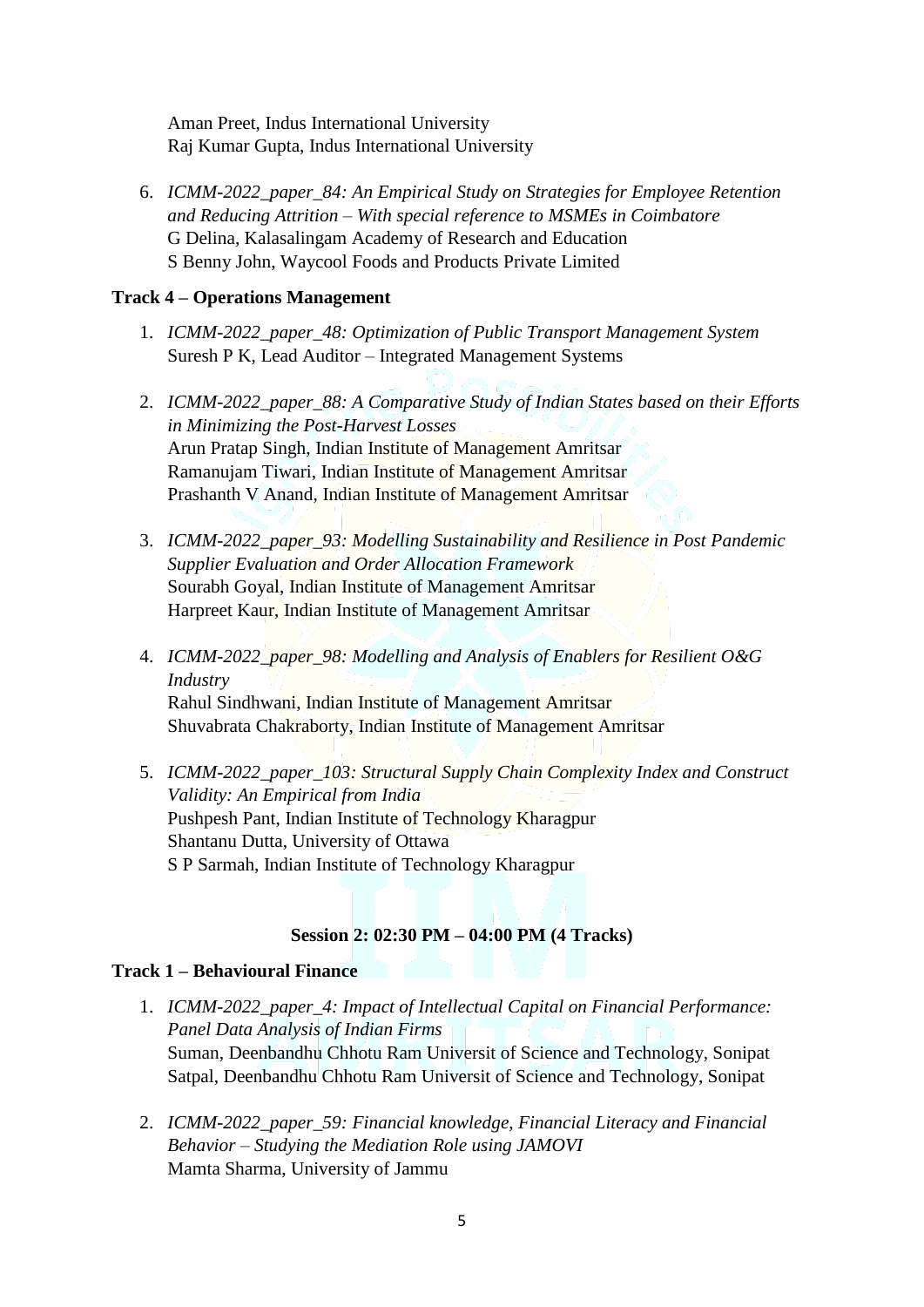Parikshat Manhas, University of Jammu Rupesh Singh, Lovely Professional University

- 3. *ICMM-2022\_paper\_62: Extending the theory of planned behavior by incorporating personality traits and financial literacy – A study on Indian stock market* Yogita Singh, Aligarh Muslim University Mohd Adil, Aligarh Muslim University Mohd Shamim Ansari, Aligarh Muslim University S M Imamul Haque, Aligarh Muslim University
- 4. *ICMM-2022\_paper\_76: Balancing "Heart & Minds" leads to Balance "Risk & Returns" in Financial Markets": A trilogy of 3M- "Meditation, Mindfulness and Money Management"* Nitin Kulshrestha, Christ Deemed to be University
- 5. *ICMM-2022\_paper\_87: Financial Literacy and Financial Well being: Mediation Analysis Using PLS-SEM* Mamta Sharma, University of Jammu Parikshat Manhas, University of Jammu Rupesh Singh, Lovely Professional University
- 6. *ICMM-2022\_paper\_111: Social Stock Exchange – A proposed tool for Resource Mobilization in Sustenance of Social Enterprises in India* Jayanthi L, College of Management, SRM Institute of Science and Technology Kumar G, College of Management, SRM Institute of Science and Technology

#### **Track 2 – Consumer Behaviour**

- 1. *ICMM-2022\_paper\_22: Analyzing Farmers' Pesticide Usage Behavior: An Empirical Study of Rural Punjab* Prabhjot Kaur, Guru Nanak Dev University, Amritsar Amanpreet Kaur, Guru Nanak Dev University, Amritsar
- 2. *ICMM-2022\_paper\_8: Experiential Consumption in the Context of Watching Movies on Over-the-Top (OTT) Platforms* Nishka Bhadrish, Indian Institute of Management Siramur Devika Vashisht, Indian Institute of Management Siramur
- 3. *ICMM-2022\_paper\_44: Examining Push-Pull Mooring framework to understand Customers' Switching Intentions towards Solar Rooftop Panels in India* Vikas Kumar, Indian Institute of Management Amritsar Arun Kumar Kaushik, Indian Institute of Management Amritsar Gurbir Singh, Indian Institute of Management Amritsar
- 4. *ICMM-2022\_paper\_50: Green Consumption Behavior with the Moderating Effect of Emotional Intelligence*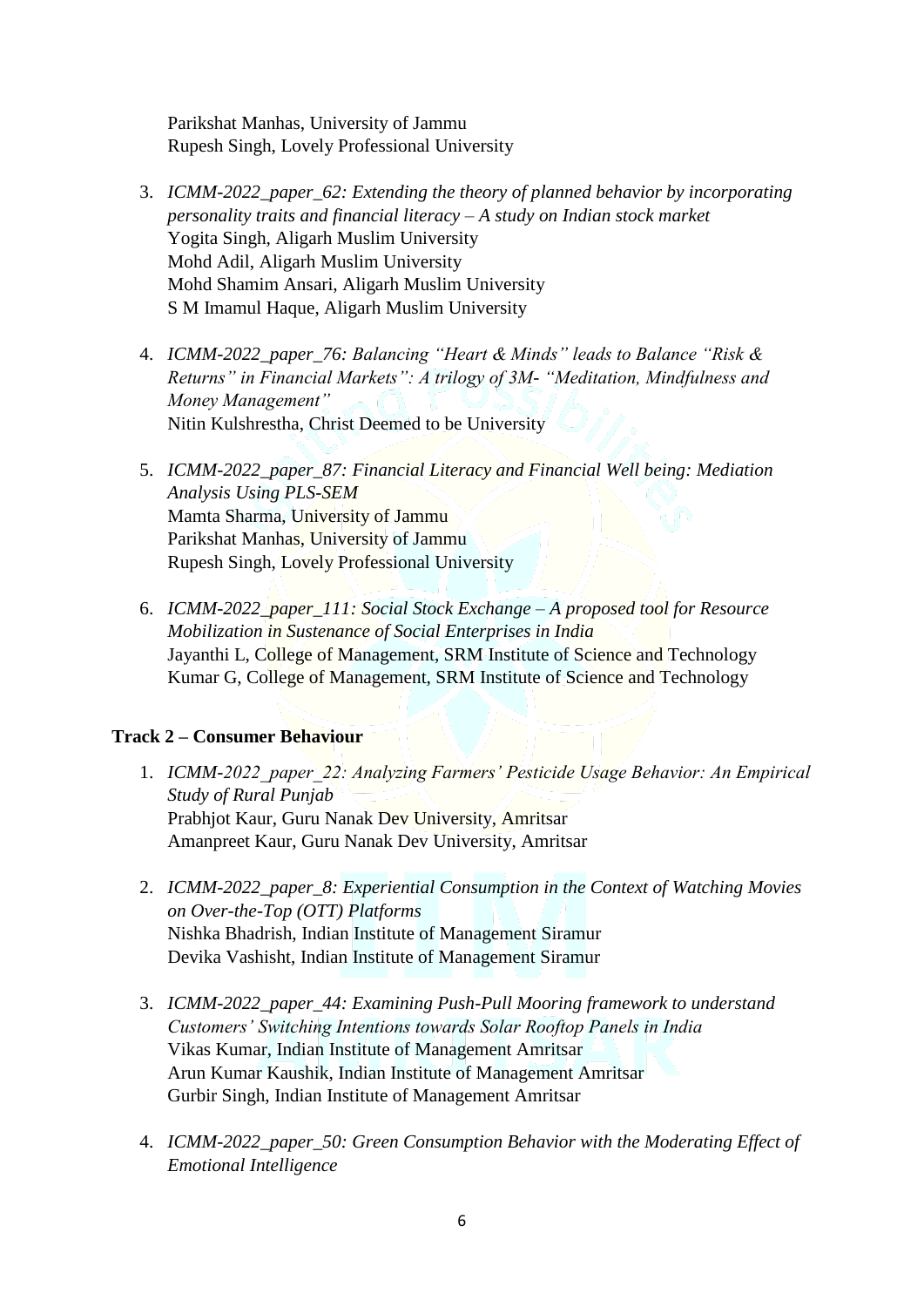Jenifer Arokia, Loyola Institute of Business Administration B Aiswarya, Loyola Institute of Business Administration M Geetha, Indian Institute of Management Kozhikode

- 5. *ICMM-2022\_paper\_55: Understanding E-marketing and its Implications on Consumer Perception* Satinder Kumar, School of Management Studies, Punjabi University, Patiala Supreet Kaur, Zakir Husain Delhi College, University of Delhi Meenal Sharma, National Institute of Labour Economics Research & Development
- 6. *ICMM-2022\_paper\_81: Consumer Decision Making under Information Uncertainity* Abhijeet Kumar Gaurav, Indian Institute of Management Indore Abhishek Kumar Jha, Indian Institute of Management Indore Kreena Shah, Mithibai College
- 7. *ICMM-2022\_paper\_82: Importance of Augmented Reality towards consumer purchase behaviour in gaming industry* Kiran L Maney, Center for Management Studies, JAIN University, Bangalore C G Accamma, Center for Management Studies, JAIN University, Bangalore Sunil Hegde, Center for Management Studies, JAIN University, Bangalore

#### **Track 3 – Work, Home & Career 1**

- 1. *ICMM-2022\_paper\_5: The Buffering Effect of Community Motivation in relationship between Online Social Network and Counter Productive Work Behaviour – A study based on MSMEs Employees* Gayathri Giri, College of Engineering Guindy, Anna University, Chennai Hansa Lysander Manohar, College of Engineering Guindy, Anna University, Chennai
- 2. *ICMM-2022\_paper\_24: The Future of Hybrid Model of Working in India: Prospects & Problems* Smruti Rekha Sahoo, Samanta Chandra Sekhar (A) College
- 3. *ICMM-2022\_paper\_31: The mediating role of eWOM in communicating the Employer Brand in MSME's and Increasing Attraction and Retention of Employees: A Conceptual Model* Poonam Pratap Dev, XIM University Mousumi Padhi, XIM University
- 4. *ICMM-2022\_paper\_35: Work Family Imbalance: The Challenges of Indian Working Mothers during Covid-19 Lockdown* Mousumi Padhi, School of Human Resource Management, XIM University, Bhubaneswar Subhra Pattnaik, School of Human Resource Management, XIM University, Bhubaneswar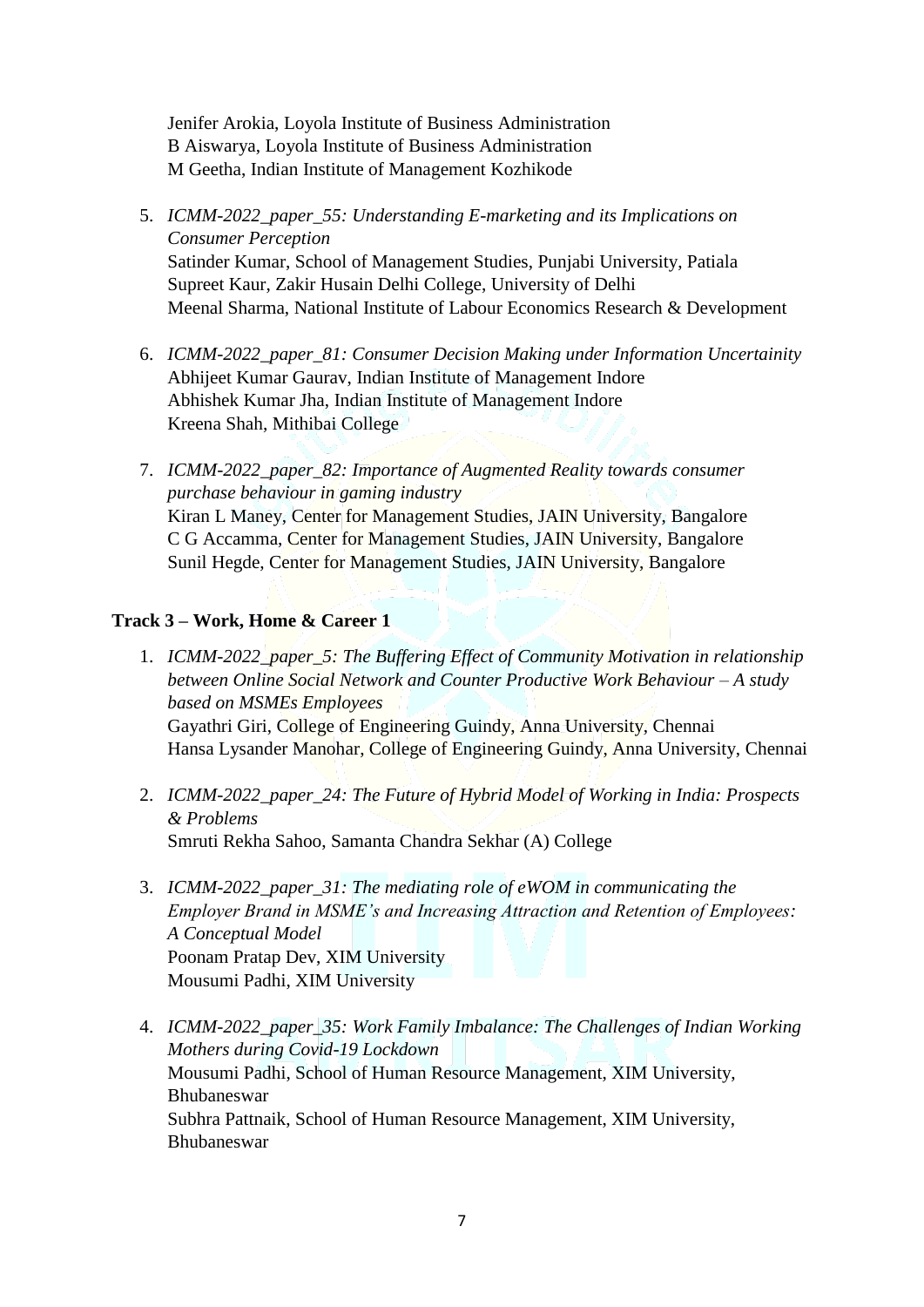- 5. *ICMM-2022\_paper\_51: A study on observable determinants of E-working (Remote Working) among academicians – A reflective Confirmatory Factor Analysis approach* Elizabeth Chacko, Jain University – CMS Priya Makhija, Jain University – CMS Megha Kukreja, Jain University – CMS
- 6. *ICMM-2022\_paper\_109: Analysis of Internal Brand Building Process on the Commitment of Employees* Aravinder Kour Mehta, Yeshwantrao Chavan College of Engineering Shiny Chib, Datta Meghe Institute of Management Studies

# **Track 4 – Technology and Public Policy**

- 1. *ICMM-2022\_paper\_43: AI-based Digital Nudges and Customer Experience* Mahesh Balan Umaithanu, PayPal Venkat Subramanian Selvaraj, PayPal
- 2. *ICMM-2022\_paper\_63: Impact of Covid-19 on Digitization of Micro, Small, and Medium Enterprises (MSMEs) in India* Divya Dwivedi, Indian Institute of Management Bangalore Rajendra K Bandi, Indian Institute of Management Bangalore
- 3. *ICMM-2022\_paper\_99: Taking Cognizance of Technology Affordance while Formulating Public Policy: A Case of NEP 2020* Sunil Reddy Kunduru, Indian Institute of Management Amritsar
- 4. *ICMM-2022\_paper\_94: Information Technology Systems in business units – What constitute value addition and sustainability?* Navneet Joshi, Jagan Institute of Management Studies, New Delhi Sanjive Saxena, Jagan Institute of Management Studies, New Delhi Ankita Chopra, Jagan Institute of Management Studies, New Delhi Shalini Gupta, Jagan Institute of Management Studies, New Delhi
- 5. *ICMM-2022\_paper\_100: Challenges facing MSMEs in the IT Industry in India* Sunil Reddy Kunduru, Indian Institute of Management Amritsar

## **Session 3: 04:30 PM – 06:00 PM (5 Tracks)**

#### **Track 1 – MSME and Financial Inclusion**

1. *ICMM-2022\_paper\_2: Changing Scenario of Indian MSME Sector in Fintech Era* Upasana Gupta, Amity University Bhawna Agarwal, Amity University Neeraj Nautiyal, Graphic Era Hill University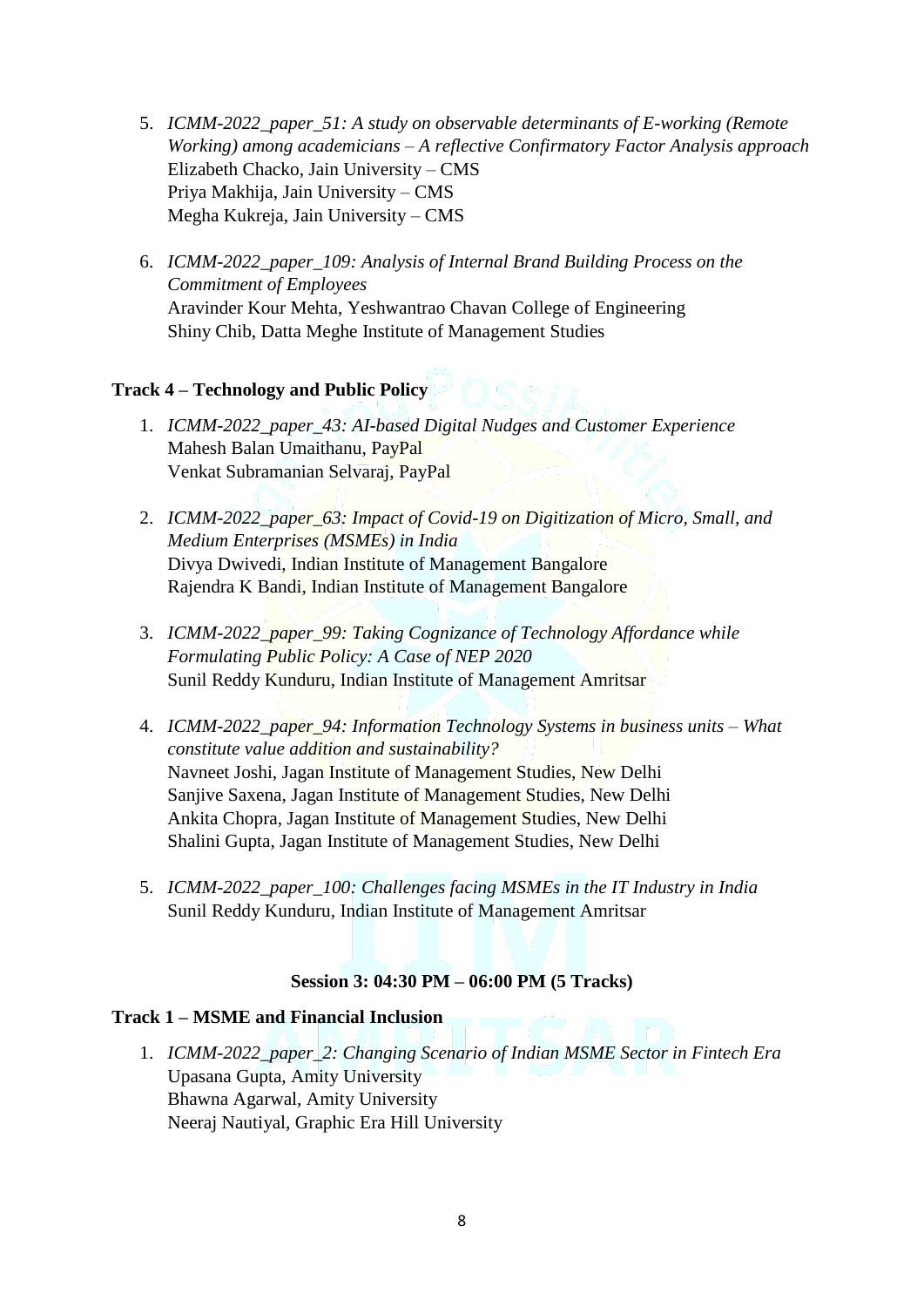- 2. *ICMM-2022\_paper\_7: Impact Investment in Indian MSMEs – An Alternative Funding Source in the COVID Pandemic Scenario* Sushma Verma, Vivekanand Education Society's Institute of Management Studies and Research, Mumbai Samik Shome, Institute of Management, Nirma University Aakruti Patel, Institute of Management, Nirma University
- 3. *ICMM-2022\_paper\_36: Tackling the Transition: The Road Ahead for "Micro" Enterprises in India* Ojasvi Goyal, Economic Regulation Division, Ministry of Civil Aviation, Govt of India
- 4. *ICMM-2022\_paper\_38: Access to finance for women-led MSMEs: A literature review*  Priyanka Roy, National Institute of Technology Silchar Binoti Patro, National Institute of Technology Silchar
- 5. *ICMM-2022\_paper\_53: A review on Challenges faced by MSME Industries* Anish Das, IBS Hyderabad Prattyush Roy, IBS Hyderabad
- 6. *ICMM-2022\_paper\_74: Use of financial inclusion and payment system in electronic national agriculture market to doubling the farmers income* Sarat Kumar Samantaray, Lovely Professional University Mohd Farhan, Lovely Professional University
- 7. *ICMM-2022\_paper\_78: MSMEs Financing Challenges in India* Rajendra K Sinha, Jagdish Sheth School of Management

#### **Track 2 – Technology Adoption and Use**

- 1. *ICMM-2022\_paper\_19: Role of Technology Awareness & Industry Influence on Blockchain adoption intention in MSMEs- A conceptual framework* Sreeranjini V, School of Management Studies, Cochin University of Science & Technology Jagathy Raj V P, School of Management Studies, Cochin University of Science & Technology
- 2. *ICMM-2022\_paper\_34: Factors influencing adoption of Internet of Things (IOT) Technology – An Empirical study of Smart Manufacturing services among MSMEs in Northern India* Rini, University Business School, Panjab University, Chandigarh Sanjeev Kumar Sharma, University of Applied Management Sciences, Panjab University, Chandigarh
- 3. *ICMM-2022\_paper\_41: Industry 4.0 Technology Implementation in MSMEs – A Systematic Literature Review Using PRISMA Protocol*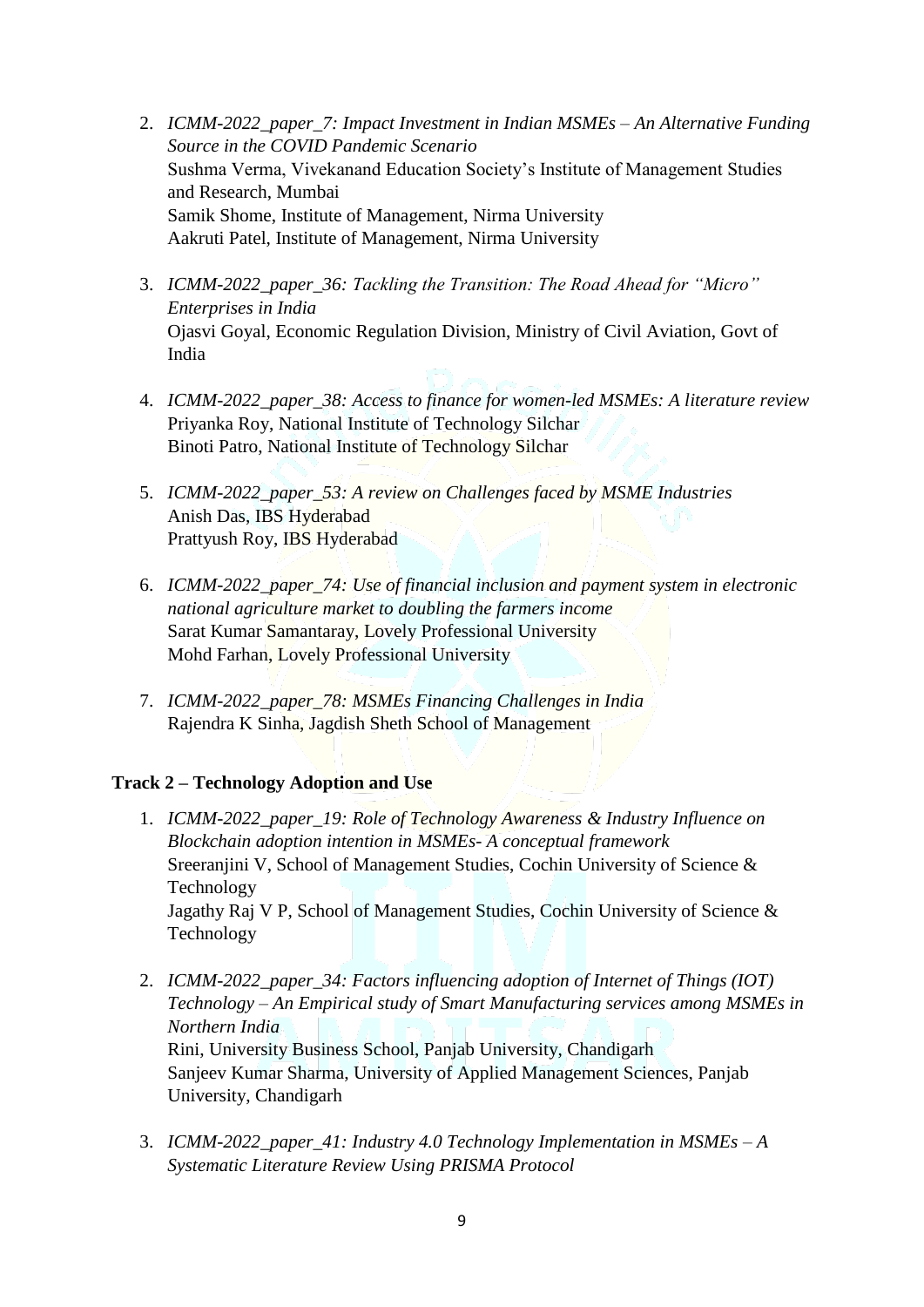Poonam Sahoo, National Institute of Technology Karnataka S Pavan Kumar, National Institute of Technology Karnataka Rashmi Uchil, National Institute of Technology Karnataka

- 4. *ICMM-2022\_paper\_56: Identification of Criteria and Rnablers for Industry 5.0 – A PRISMA approach* Rahul Sindhwani, Indian Institute of Management Amritsar Gurdit Singh, Amity University Uttar Pradesh Shayan Afridi, Amity University Uttar Pradesh
- 5. *ICMM-2022\_paper\_64: Technological Innovation: Patterns, Strategies, and its Impact on the Performance of Micro, Small and Medium Enterprises (MSMEs)* Divya Dwivedi, Indian Institute of Management Bangalore
- 6. *ICMM-2022\_paper\_89: AI Implementation in MSME Industrial Sectors* Subhasis Patra, Indian Institute of Management Amritsar Sushmit Bagchi, Indian Institute of Management Amritsar

#### **Track 3 – Work, Home & Career 2**

- 1. *ICMM-2022\_paper\_67: Labor or Leisure – Towards a New Psychological Contract with Gig Workers on YouTube* Rimleena Boro, Indian Institute of Management Indore
- 2. *ICMM-2022\_paper\_77: Social Exchange Relationships at Work and Job Embeddedness – A Proposed Framework in the context of delivery agents* Priyam Kukreja, Indian Institute of Management Indore
- 3. *ICMM-2022\_paper\_80: Prospect Theory: Analysing Career Breaks for Higher Education* Hari Charan Dorbala, Indian Institute of Management Indore Minali Grover, Indian Institute of Management Indore
- 4. *ICMM-2022\_paper\_95: The relationship between Career Decision Making Difficulty and Self Perceived Employability: The role of Parental Support* Sweta Singh, Indian Institute of Management Amritsar
- 5. *ICMM-2022\_paper\_107: Gender Inclusivity in private enterorise with special reference to MSMEs in India – Can the vacuum be filled?* Saranya J, SRM Institute of Science & Technology Kumar G, SRM Institute of Science & Technology Anbu A, SRM Institute of Science & Technology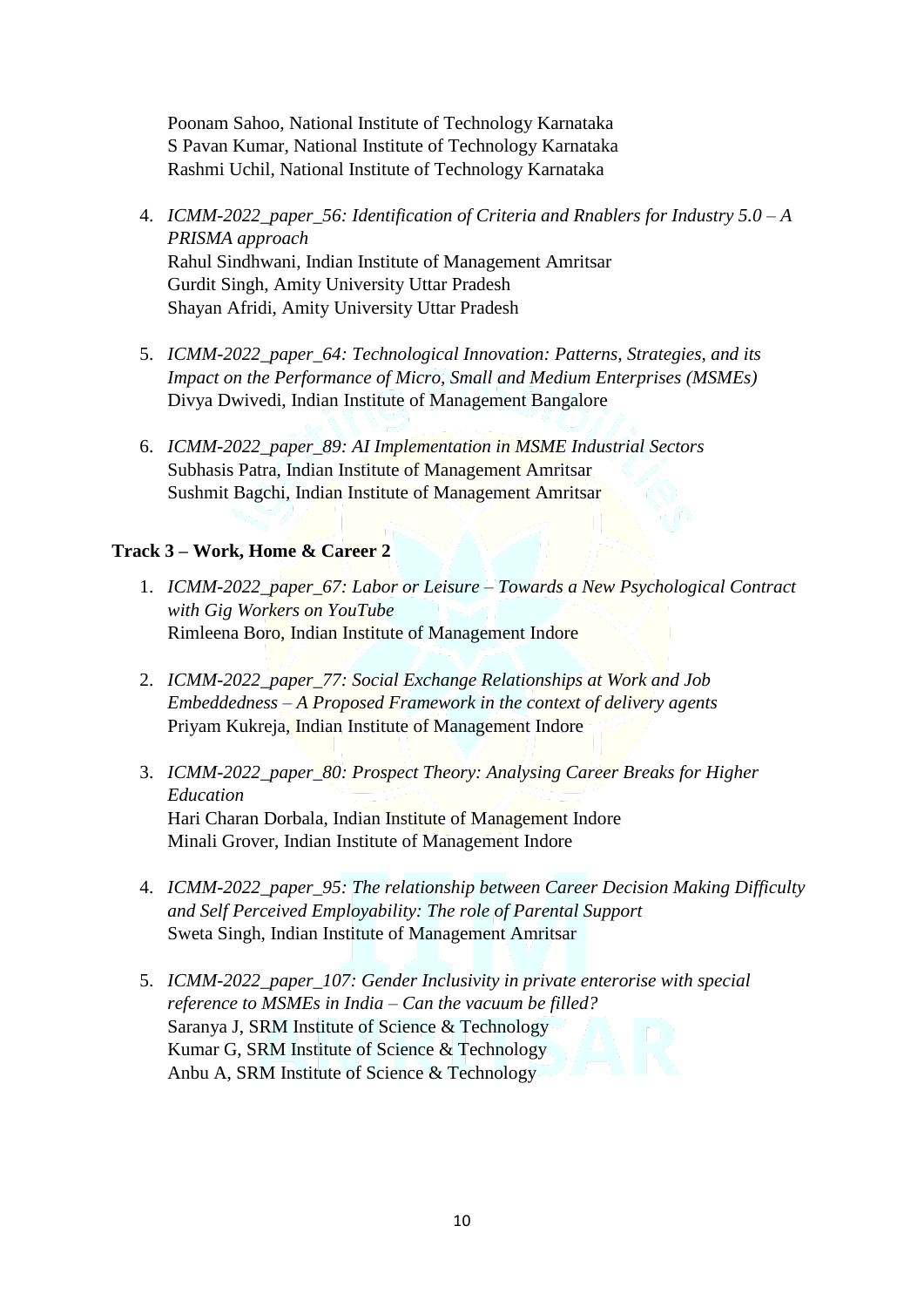#### **Track 4 – Business Strategy and Communication**

- 1. *ICMM-2022\_paper\_15: Challenges and Revital Strategies of MSME sector for Covid-19 – Special reference to India* Ansumalini Panda, MIT World Peace University Dhanashree Thakurde, MIT World Peace University
- 2. *ICMM-2022\_paper\_18: Business Communication During Pandemic* Aditi Mukherjee, Indian Institute of Management Ranchi Abhishek Mukherjee, Indian Institute of Management Ranchi Abhishek Kumar Singh, Indian Institute of Management Ranchi Aayush Anand, Indian Institute of Management Ranchi
- 3. *ICMM-2022\_paper\_23: The effect of the COVID-19 induced disruptions on small business units in the Jammu region in Jammu & Kashmir – Challenges and Policy Options* Tapas Sudan, School of Business, SMVD University, Jammu & Kashmir Rashi Taggar, School of Business, SMVD University, Jammu & Kashmir
- 4. *ICMM-2022\_paper\_58: Entrepreneurship in Business Group: An Empirical Study in Indian Context* Santhosh Kumar Tiwari, Indian Institute of Management Amritsar
- 5. *ICMM-2022\_paper\_79: Improving the Ease of Doing Business for India's MSME's – A Critical Analysis of the Udyam Initiative* Aayush Anand, Indian Institute of Management Ranchi Amarendu Nandy, Indian Institute of Management Ranchi
- 6. *ICMM-2022\_paper\_86: Government spending and Brand Building – Measuring relationship with reference to MSME* Sanket Shekhar, Faculty of Management Studies, Delhi

#### **Track 5 – Marketing Strategy**

- 1. *ICMM-2022\_paper\_92: Managing Digital Communication Hotsports in Reverse Offshoring: Evidences from Indian MSME BPO Providers* Ranjan Kumar, Indian Institute of Management Amritsar
- 2. *ICMM-2022\_paper\_102: From Theatres to OTT: Accelerators of Migration* Umayal Karpagam, Great Lakes Institute of Management, Chennai Angelin Vilma, Great Lakes Institute of Management, Chennai Booshnan Dinakaran, Great Lakes Institute of Management, Chennai V Prasanna, Great Lakes Institute of Management, Chennai
- 3. *ICMM-2022\_paper\_104: The effect of Managerial Ability on Advertisement Spending and Firm Value* Akanksha Chadha, Indian Institute of Management Indore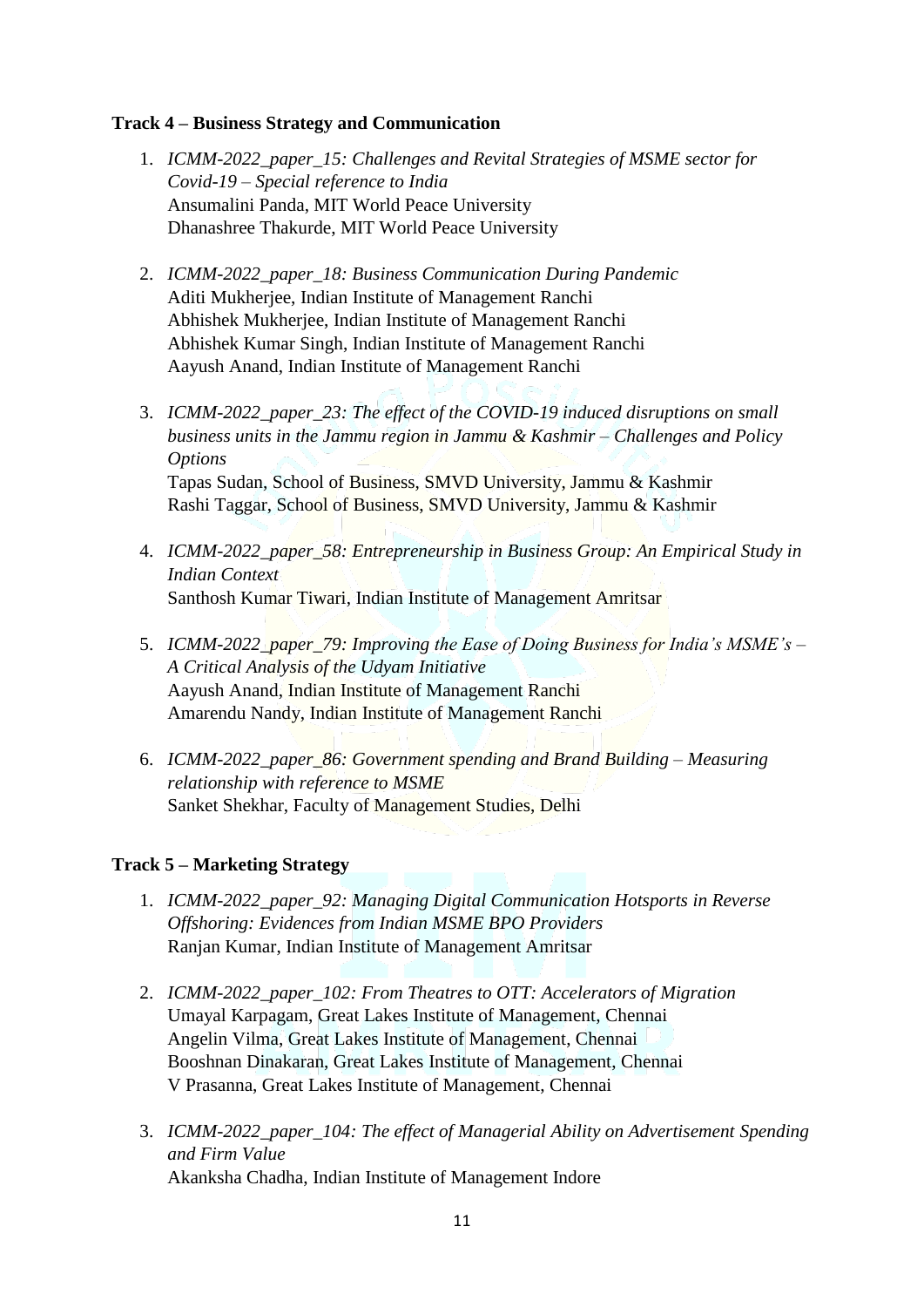- 4. *ICMM-2022\_paper\_105: The Effectiveness of Celebrity Endorsements – An Experimental Study* Sivaranjan Murugesan, Gnanam School of Business Sundaramoorthy Marimuthu, Gnanam School of Business Subash Gunasekaran, Gnanam School of Business
- 5. *ICMM-2022\_paper\_108: Implementing Experiential Marketing Dimensions to Build Brands* Punam Mishra, JK Lakshmipat University, Jaipur Ashwini Sharma, JK Lakshmipat University, Jaipur
- 6. *ICMM-2022\_paper\_110: Dynamic inter-relationship between advertising spending and firm performance – MSME context* Navjot Kaur, Guru Nanak Dev University Balwinder Singh, Guru Nanak Dev University
- 7. *ICMM-2022\_paper\_112: Sustainability among Small Hotel Accommodations – Insights from Homestays in India* Sahil Singh Jasrotia, Jaipuria Institute of Management, Indore Siddharth Shankar Rai, Jaipuria Institute of Management, Indore

# **Day 2 – 23rd January 2022**

#### **Session 4: 09:15 AM – 10:45 AM (1 Track)**

#### **Track 1 – Competition Track**

- 1. *ICMM-2022\_paper\_6: Fintech: A Catalyst for Financial Inclusion* Deepanshu Verma, Indian Institute of Management Rohtak Lakshay Mehla, SP Jain Institute of Management and Research
- 2. *ICMM-2022\_paper\_12: Banking Relationship and Ownership Concentration as Determinants of Corporate Cash Holdings: A Study of Indian MSMEs* Vedika Saxena, Indian Institute of Management Lucknow Seshadev Sahoo, Indian Institute of Management Lucknow
- 3. *ICMM-2022\_paper\_13: Walking on a Thin Line! Empirical Examination of Work-Home Boundary Violations Faced by Employees During Forced Work from Home* Ramya S M, Indian Institute of Technology Madras Jasmine Banu, Indian Institute of Technology Madras Aswathy Asokan Ajitha, Indian Institute of Management Amritsar Rupashree Baral, Indian Institute of Technology Madras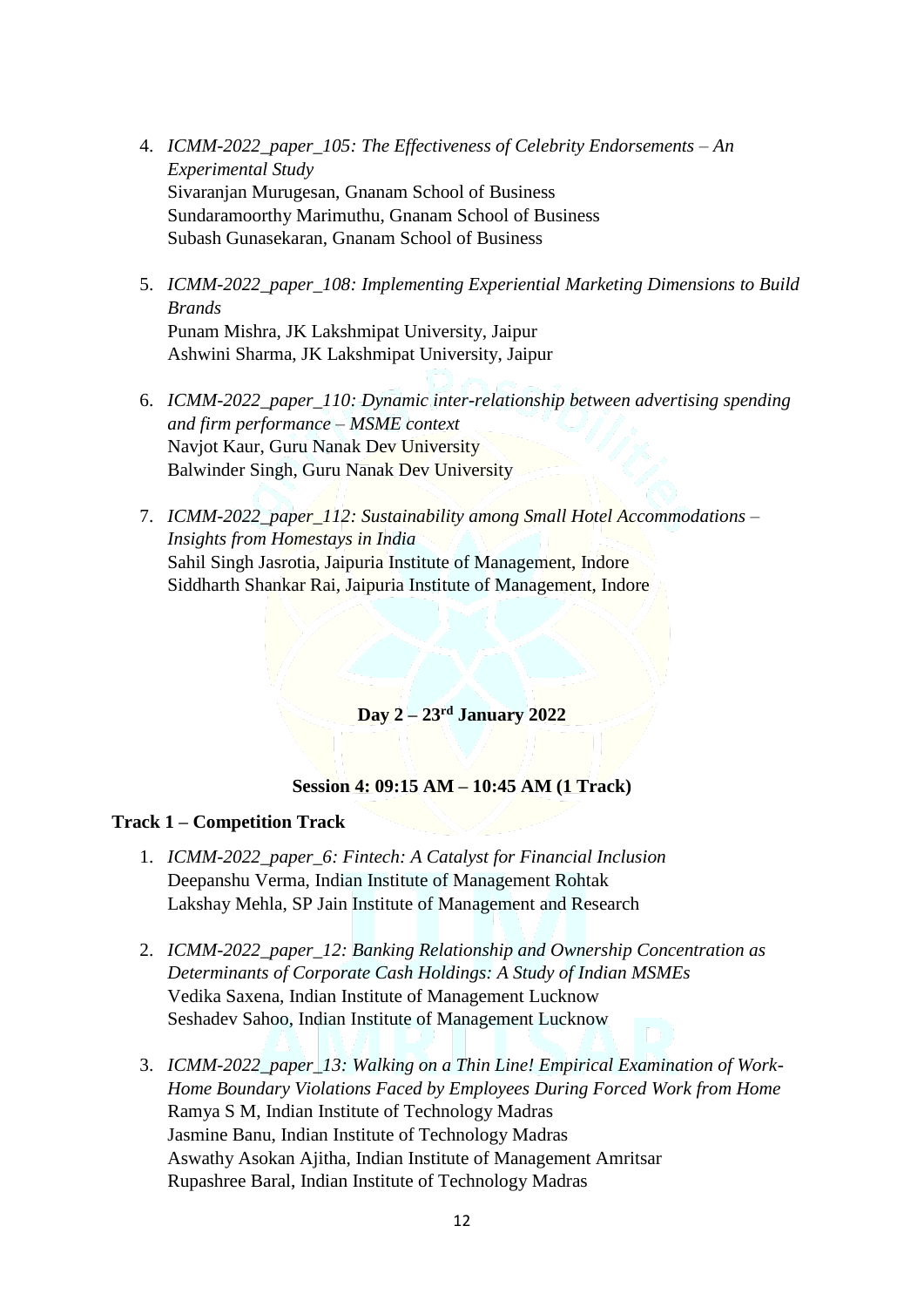- 4. *ICMM-2022\_paper\_71: Uncovering the secrets of small family businesses in an emerging economy: the unsuspected role of social capital and household income interactions* Saravana Jaikumar, Indian Institute of Management Calcutta Rashmi Kumari, Indian Institute of Management Amritsar
- 5. *ICMM-2022\_paper\_73: Cashbacks 'In the nick of time': Consumers' Sensitivity to Promotion Delays and Impact on Promotion Judgments* Rashmi Kumari, Indian Institute of Management Amritsar Aruna Divya Tatavarthy, NHH Norwegian School of Economics Aravind Sahay, Indian Institute of Management Ahmedabad

#### **11:00 AM – 12:00 PM: Panel Discussion 2**

*Title:* Is small really beautiful? What lies ahead for SME exchanges?

*The Panel Members are:*

- 1. Mr Amit Kumar, Founder & CEO, MSMEx
- 2. Prof Arnab Bhattacharya, Indian Institute of Management Calcutta
- 3. Mr Jayesh Taori, National Stock Exchange (NSE)
- 4. Mr. Mahavir Lunawat, Group Founder, Pantomath Capital

*Session Moderator*: Prof Priyesh V Purayil, Indian Institute of Management Amritsar

#### **Session 5 – 12:00 PM – 01:30 PM (4 Tracks)**

#### **Track1 – MSME, Banking and Finance**

- 1. *ICMM-2022\_paper\_14: Corporate Governance Failure in Banking Sector – A special study on Sri Aloka Rural Co-operative Bank* Namith B G, PES University Bangalore Surya M R, PES University Bangalore Rupasi M Krishnamurthy, PES University Bangalore Kartikey Koti, PES University Bangalore
- 2. *ICMM-2022\_paper\_26: Financial factors and the probabilistic prediction of bankruptcy: Evidence from Central Public Sector Enterprises in India* Bhushan Pardeshi, S B Patil Institute of Management, Pune Padmalochana Bisoyi, S B Patil Institute of Management, Pune Pranita Burbure, S B Patil Institute of Management, Pune Dipti Vashisht Sharma, Sunshine Group of Institutions
- 3. *ICMM-2022\_paper\_29: An Analysis on The Impact of Technological Innovations in Banking Sector on the Financial Performance of Banks in India: - Case Study of HDFC And AXIS Bank*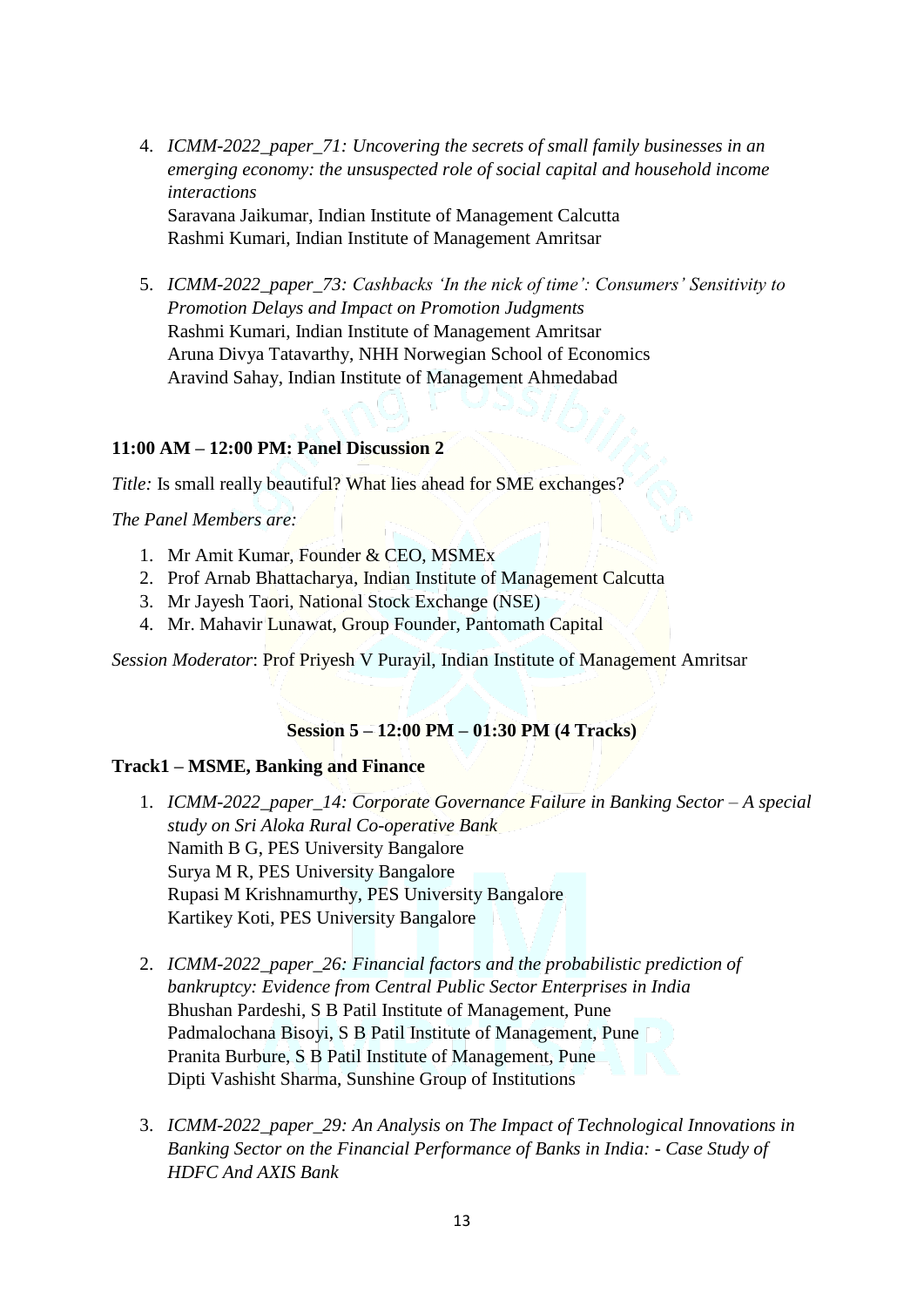Sonalika Pati, Utkal University Elina Kanungo, SCS(A) College Puri

- 4. *ICMM-2022\_paper\_32: Performance Evaluation of Banks through CAMEL* Surabhi Srivastava, M B Govt P G College, Uttarakhand Mayank Jindal, Institute of Management, Bundelkhand University, Uttar Pradesh
- 5. *ICMM-2022\_paper\_39:* A Study on Technology Adoption of Mobile Banking Applications by Consumers D Susana, Kumaraguru College of Technology K Supritha, Kumaraguru College of Technology
- 6. *ICMM-2022\_paper\_40: Microfinance industry in India: Towards a convergence with the mainstream?* Pradeep Mishra, XIM University

#### **Track 2 – Customer Centric Marketing**

- 1. *ICMM-2022\_paper\_16: CRM and Customer Centricity- Investigating the role of AI in MSMEs* Jivanjot Singh, University Business School, Guru Nanak Dev University, Amritsar Rishiraj Sharma, Guru Nanak Dev University, RC Gurdaspur Amanjot Singh, Lovely Professional University
- 2. *ICMM-2022\_paper\_30: A Proposal of a Platform to Address the Painpoints of D2C Consumer Electronics Segment* Prattyush Roy, IBS Hyderabad
- 3. *ICMM-2022\_paper\_46: Modelling the Role of Antecedents Determining Bank's Performance on Digital Platforms in the New Normal: A SEM Approach* Aastha Sawhney, Amity Business School, Amity University, Uttar Pradesh Vandana Ahuja, Amity Business School, Amity University, Uttar Pradesh Poonam Sharma, Jaipuria Institute of Management, Noida, Uttar Pradesh
- 4. *ICMM-2022\_paper\_54: Customer Satisfaction and Digital Innovation in Banks – A Case Study of Puri District in Odisha* Elina Kanungo, Utkal University
- 5. *ICMM-2022\_paper\_101: Analyzing the Impact of Omni-channel Customer Delight on Repurchase Intention* Rajeev Gupta, TMIMT, Teerthanker Mahaveer University, Moradabad
- 6. *ICMM-2022\_paper\_106: Influence of Social Media Influencers on Brands and Consumers in Food Blogging* Megha Sharma, Gurukula Kangri Deemed University Prachi Sahai, Gurukula Kangri Deemed University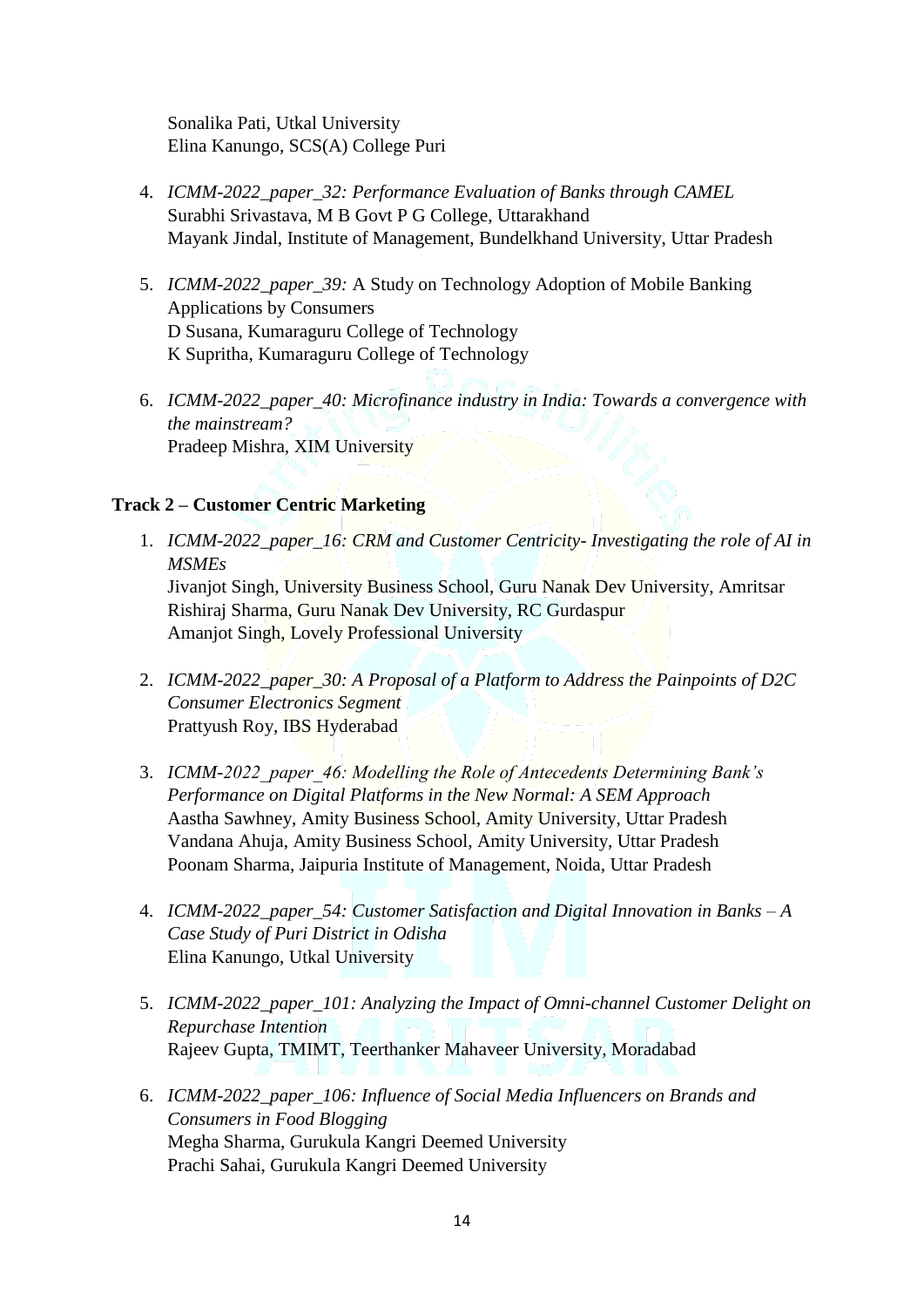#### **Track 3 – Organization and the Environment**

- 1. *ICMM-2022\_paper-10: Women's Entrepreneurial Diversity – An exploratory study in Jaipur, Rajasthan* Sandeep Kaur, University of Rajasthan, Jaipur Gitika Kapoor, University of Rajasthan, Jaipur
- 2. *ICMM-2022\_paper\_52: Developing Entrepreneurs – Impact of tertiary Management Education on Entrepreneurial Intention* Paramjit Singh Lamba, Management Development Institute, Gurgaon Vidhu Gaur, Management Development Institute, Gurgaon
- 3. *ICMM-2022\_paper\_57: Organizational Performance on HRIS implementation towards SMEs – The mediating role of Change Management* Angelin Vilma, Great Lakes Institute of Management, Chennai
- 4. *ICMM-2022\_paper\_61: Dynamic Environment and Creativity in MSME* Ankur Kushwaha, Indian Institute of Management Indore
- 5. *ICMM-2022\_paper\_97: Adaptation of the Parmaceutical Resilience Scale and Testing its Psychometric Properties for the Hospitality Sector using PLS-SEM* Anshika Sharma, Gurukul Kangri University Haridwar Patiraj Kumari, Gurukul Kangri University Haridwar

#### **Track 4 – Economics**

- 1. *ICMM-2022\_paper\_9: Do Goods and Service Tax impact business performance? An empirical analysis using stepwise and logistic regression* Neba Bhalla, Thapar Institute of Engineering and Technology, Patiala Rakesh Sharma, Thapar Institute of Engineering and Technology, Patiala Inderjit Kaur, LM Thapar School of Management
- 2. *ICMM-2022\_paper\_37: Magnitude of Migrant Labour Crisis in India and the rise of Neo-colonial capitalists during Covid-19 – A failure of MSMEs? Impact and Policy Suggestion* Tania Rath, XIM University, Bhubaneswar Mousumi Padhi, XIM University, Bhubaneswar
- 3. *ICMM-2022\_paper\_47: The Plight of Inter-State Migrants during the COVID-19 Pandemic in India* Himanshu Bagdi, Sardar Vallabhbhai National Institute of Technology, Surat Latika Sharma, Sardar Vallabhbhai National Institute of Technology, Surat Hemantkumar P Bulsara, Sardar Vallabhbhai National Institute of Technology, Surat
- 4. *ICMM-2022\_paper\_90: Drowning the sorrow? Impact of a cyclonic disaster on consumption of intoxicants* Prashant Poddar, Indian Institute of Management Amritsar